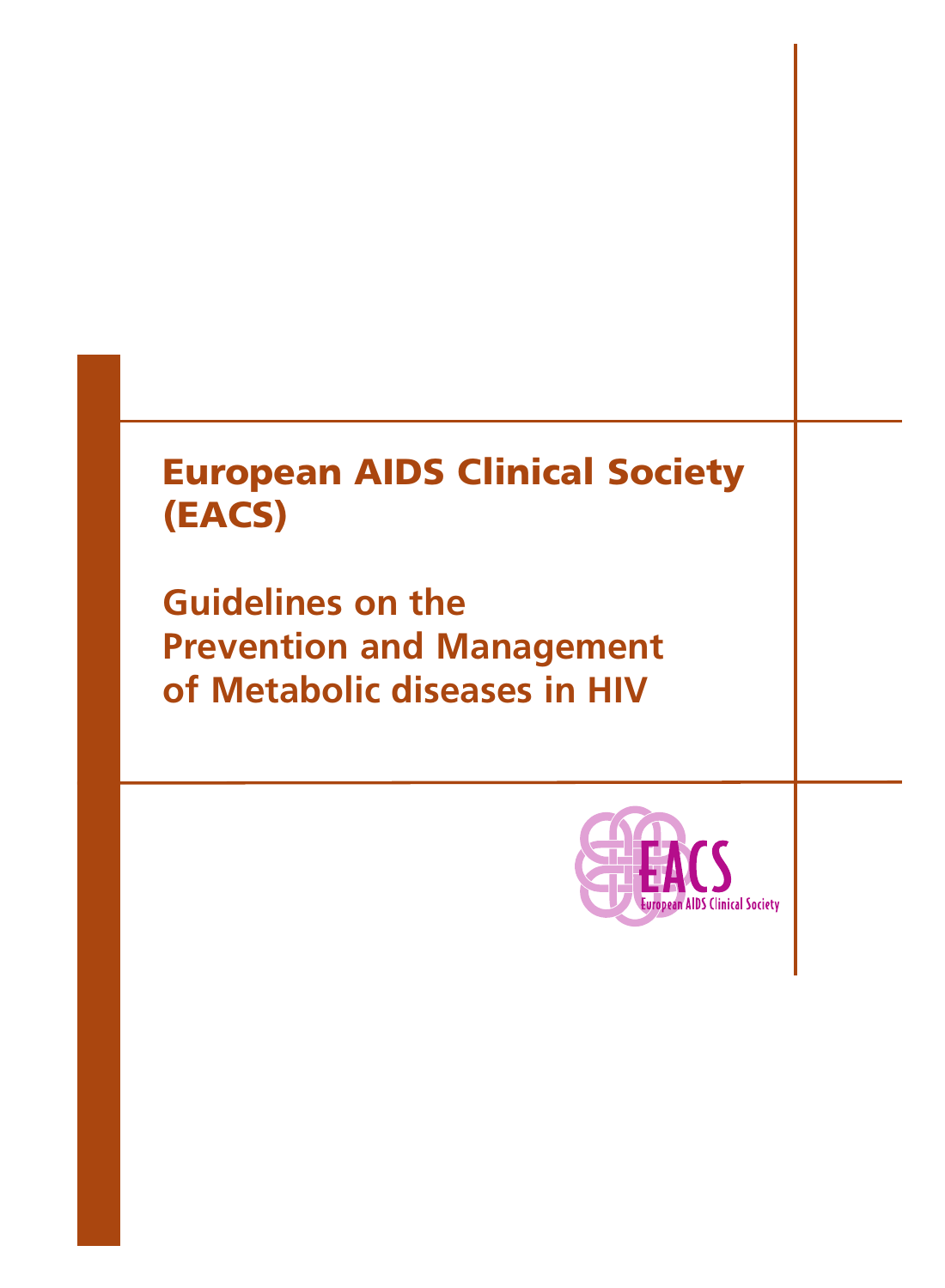### **PANEL MEMBERS**

Jens Lundgren (Chair), Copenhagen, Denmark  $\mathbf{r}$ 

| Manuel Battegay,                      | Devi Nair,                       |
|---------------------------------------|----------------------------------|
| Basel, Switzerland                    | London, UK                       |
| Georg Behrens,                        | Bill Powderly,                   |
| Hannover, Germany                     | Dublin, Ireland                  |
| Stephane De Wit,                      | Peter Reiss,                     |
| Brussels, Belgium                     | Amsterdam, The Netherlands       |
| Giovanni Guaraldi,                    | Jussi Sutinen,                   |
| Modena, Italy                         | Helsinki, Finland                |
| Christine Katlama,                    | Alessandra Vigano,               |
| Paris, France                         | Milan, Italy                     |
| Esteban Martinez,<br>Barcelona, Spain | and the EACS executive committee |

Acknowledgements: The guidelines panel have received helpful comments and suggestions from the following persons: Heiner Bucher, David Burger, Nina Friis-Møller, Jose Gatell, Markku Saraheimo, Signe Worm & Hannele Yki-Järvinen

### 16 / **EACS Guidelines**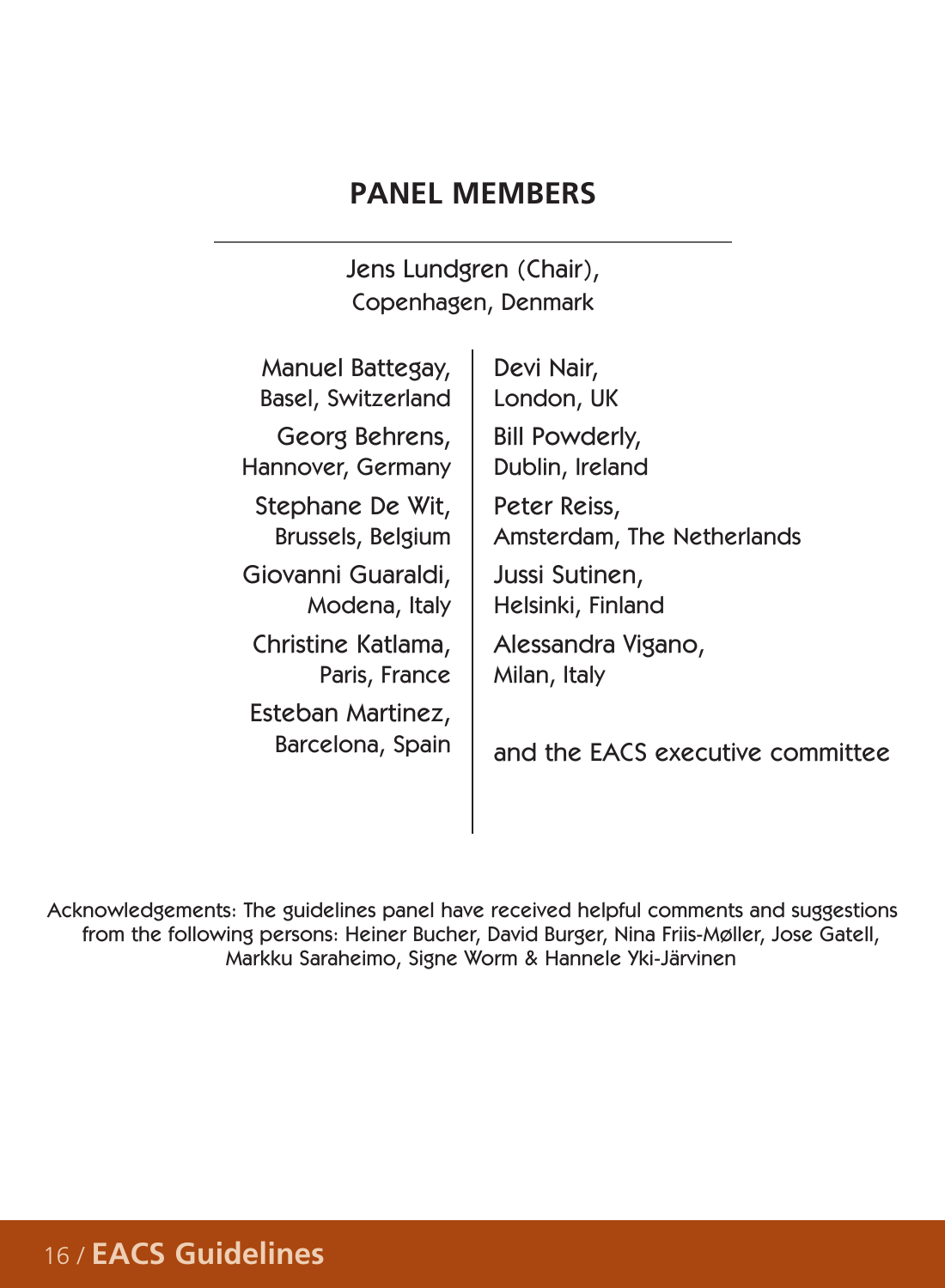## **Abbreviations used throughout this document**

- ABC=abacavir
- ART=antiretroviral therapy
- ATV=atazanavir
- CVD=cardiovascular disease
- d4T=stavudine
- ddI=didanosine
- DRV=darunavir
- EFV=efavirenz
- HBV=hepatitis B virus
- HCV=hepatitis C virus
- HDL-c=HDL-cholesterol
- IHD=ischemic heart disease
- LDL-c=LDL-cholesterol
- **IDV=indinavir**
- LPV=lopinavir
- NFV=nelfinavir
- NNRTI=non-nucleoside reverse transcriptase inhibitors
- NRTI=nucleos(t)ide reverse transcriptase inhibitors
- NVP=nevirapine
- PI=protease inhibitors
- Pl/r=protease inhibitors pharmacologically boosted with ritonavir
- RTV=ritonavir (if used as booster= /r)
- SQV=saquinavir
- TC=total cholesterol
- TG=triglycerides
- TDF=tenofovir
- TPV=tipranavir
- ZDV=zidovudine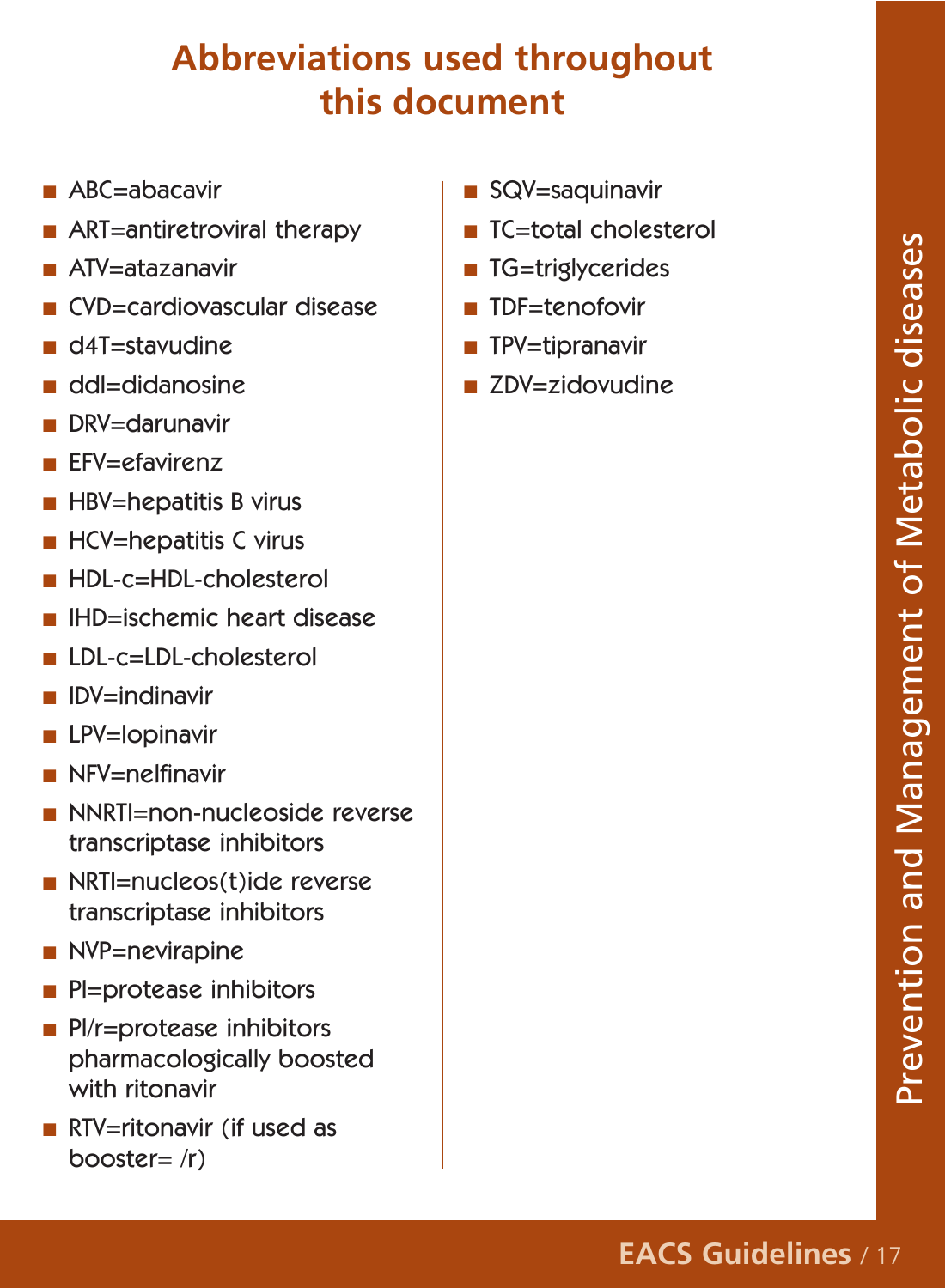### **HIV specific issues to be considered in managing metabolic diseases**

In HIV infection, both uncontrolled replication of HIV, co-infections (e.g. HCV) and ART contribute to metabolic diseases. The prevention and management of metabolic diseases in HIV should take all these factors into consideration.

Health care professionals involved with the care of HIVinfected persons who are not familiar with the use of ART should consult HIV specialists before introducing or modifying any type of treatment that HIV patients receive.

Conversely, many HIV physicians are not specialists in metabolic diseases, and should seek proper consultation prior to engaging in the prevention and management of such conditions. Situations where consultation is generally recommended are indicated where appropriate in these guidelines.

Preventing or managing metabolic diseases in HIV often involves polypharmacy, which increases

the risk of suboptimal adherence and hence may compromise the continued benefit of ART. Additionally, the possibility of drug-drug interactions with ART should be carefully considered prior to introducing any treatment. Several web-sites exist for this purpose:

[www.HIV-druginteractions.org,](http://www.hiv-druginteractions.org/) [www.HIVpharmacology.com,](http://www.hivpharmacology.com/) [www.AIDSinfo.nih.gov.](http://www.aidsinfo.nih.gov/)

There is limited amount of evidence from randomised controlled trials on how to most effectively manage metabolic diseases in HIV. As a result management currently is mainly extrapolated from general medical guidelines. Based on future clinical research findings, these guidelines will be regularly updated, at [www.eacs.eu](http://www.eacs.eu/). The guidelines posted on the web, as well as updated versions will contain much more detailed information and links to any other relevant websites.

The current guidelines highlight metabolic diseases, which are seen frequently in the routine care of HIVinfected persons and those for which specific issues should be considered. Other related conditions in the management of HIV disease that are not or not extensively discussed, but may be included in future versions are:

- Renal impairment. Both factors related to HIV and certain antiretroviral drugs may impair renal function. Various drugs used in HIV care may need dose adjustment in case of impaired renal function.
- The contribution of HIV as well as ART to bone disease, which may include loss of bone mineral content and aseptic necrosis of the femoral head, remains unclear. For the moment these pathologies should be managed as in the general population.

■ Sexual dysfunction is frequently encountered and its management often requires a multidisciplinary approach that may include both expert psychological counselling and medical interventions.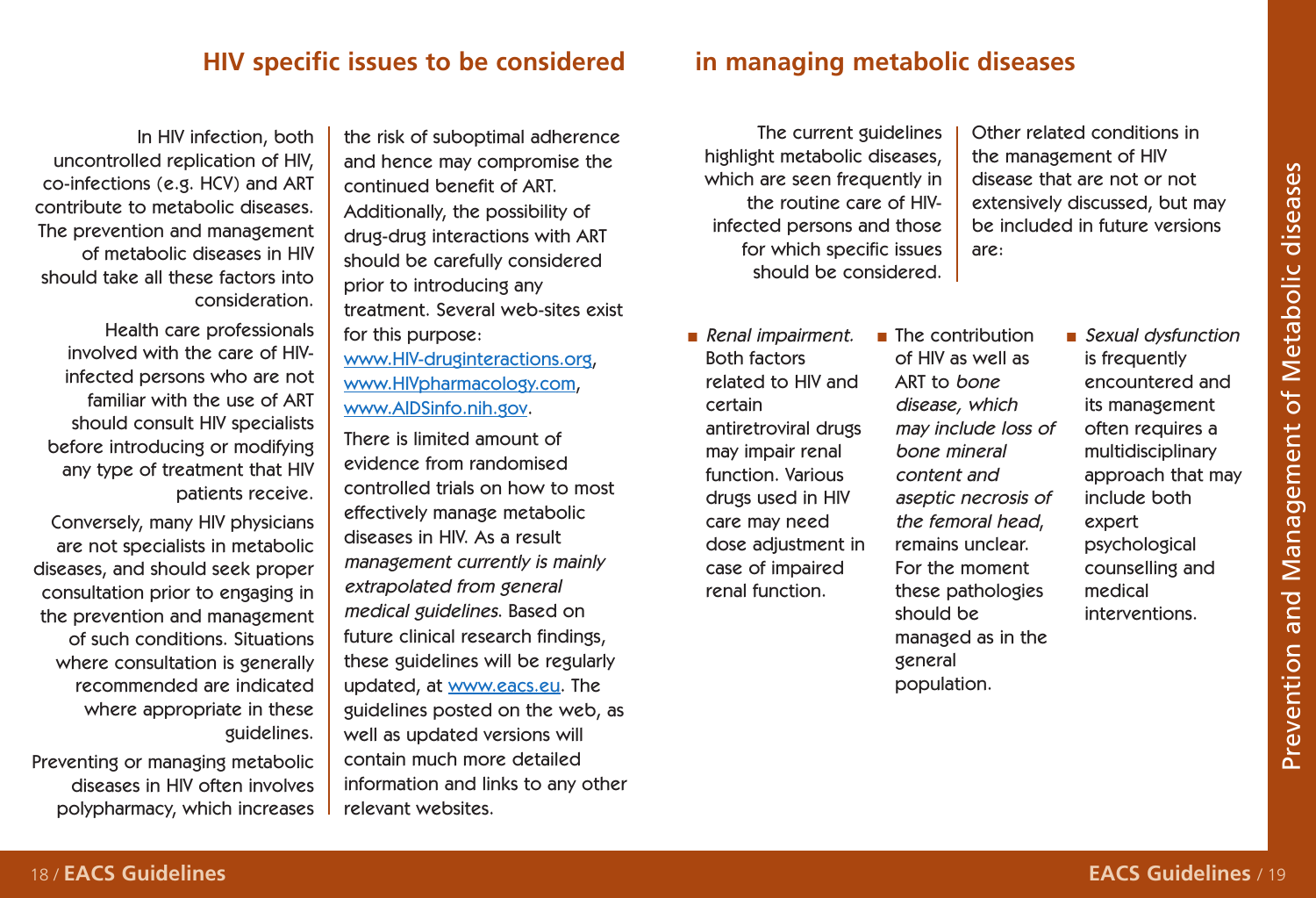### **Screening for metabolic diseases in patients with HIV**

|                            | Assessment                                                                                                                                                                                                                                                                                     | <b>Which Patient?</b>                                 | Frequency of assessment                                                                                                             |
|----------------------------|------------------------------------------------------------------------------------------------------------------------------------------------------------------------------------------------------------------------------------------------------------------------------------------------|-------------------------------------------------------|-------------------------------------------------------------------------------------------------------------------------------------|
| <b>History</b>             | • Family history for premature IHD <sup>'</sup> , diabetes, hypertension<br>• Concomittant therapy against dyslipidaemia/hypertension/<br>diabetes<br>• Concomittant therapy with risk for diabetes/dyslipidaemia <sup>®</sup><br>• Current lifestyle (alcohol use, smoking, aerobic exercise) | Every patient                                         | At HIV-diagnosis<br>At HIV-diagnosis, before start of ART, and<br>annually thereafter unless specifically<br>indicated <sup>"</sup> |
| Lipids <sup>iv</sup>       | $\bullet$ Fasting <sup>ii</sup> TC<br>• Fasting" TG<br>• Fasting" LDL-c+HDL-c                                                                                                                                                                                                                  | Every patient                                         | At HIV-diagnosis, before start of ART, and<br>annually thereafter unless specifically<br>indicated <sup>*</sup>                     |
| Glucose <sup>v</sup>       | • Fasting" glucose                                                                                                                                                                                                                                                                             | Every patient                                         | At HIV-diagnosis, before start of ART, and<br>annually thereafter unless specifically indicated <sup>®</sup>                        |
| <b>Body</b><br>composition | • Body-mass index<br>• Waist circumference<br>• Waist-to-hip ratio<br>• Clinical lipodystrophy assessment                                                                                                                                                                                      | Every patient                                         | At HIV-diagnosis, before start of ART,<br>annually thereafter                                                                       |
| <b>Hypertension</b>        | • Blood pressure                                                                                                                                                                                                                                                                               | Every patient                                         | HIV-diagnosis, before ART, annually thereafter<br>unless specifically indicated <sup>"</sup>                                        |
| Cardiovascular<br>disease  | • Risk assessment <sup>vi</sup><br>$\bullet$ ECG                                                                                                                                                                                                                                               | Every patient                                         | Before ART, and annually thereafter<br><b>Annually</b>                                                                              |
| Renal failure              | • Estimated glomerular filtration ratevii                                                                                                                                                                                                                                                      | Patient receiving<br>drugs cleared via<br>the kidneys | Before initiation of drug in question,<br>after 4 weeks, 6 months and if remaining<br>normal then once annually                     |

- i Cardiovascular events in a first degree male relative < 55 years or in a first degree female relative < 65 years.
- ii E.g. neuroleptic drugs including clozapin, olanzapin; pentamidine, glucocorticoids, IFN-a, thiazide diuretics, furosemide, phenytoin, diazoxide, and others.
- iii Fasting defined as a time period without caloric intake of at least 8 hours
- iv Assessment and monitoring should increase in frequency in case of severe dyslipidaemia (see 26), elevated blood pressure (see 36) or elevated fasting blood glucose levels (see 32) and/or if medical interventions are instituted to correct these conditions.
- v Oral glucose tolerance test may be considered if repeated fasting glucose levels are in the range of 6.1-6.9 mmol/L

(110-125 mg/dL) as it may reveal the presence of diabetes in such patients

vi Use risk calculators for estimating 10 year risk of developing IHD events [http://www.chip.dk/tools.aspx.](http://www.chip.dk/tools.aspx) Of note, if individual patients receive medication to control dyslipidaemia and/or hypertension, interpretation of the estimation should be done with caution.

vii Use calculator to estimate glomerular filtration rate (eGFR) according to Cockcroft- Gault <http://www.cphiv.dk/TOOLS.aspx>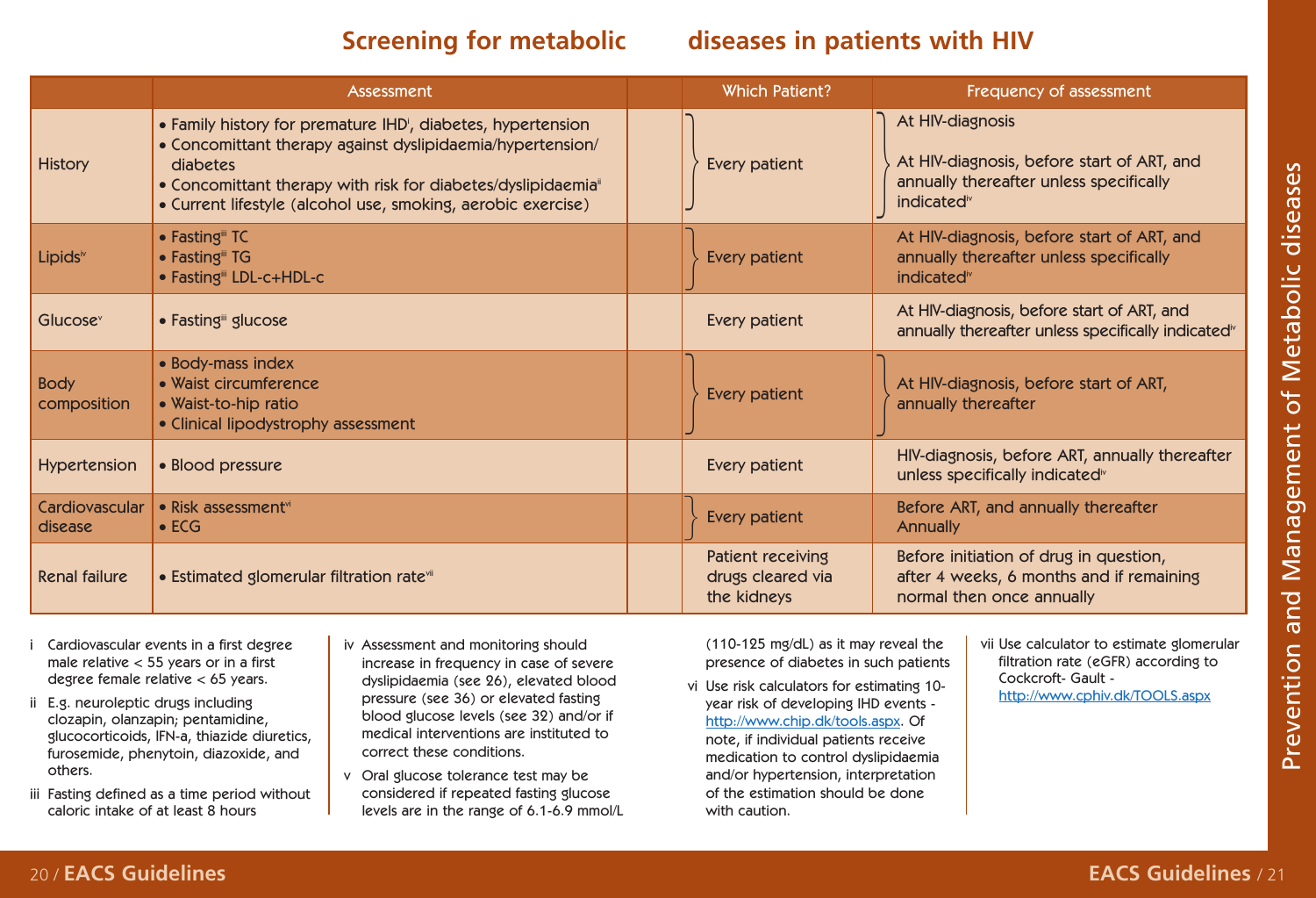

- 
- 
- 
- 
-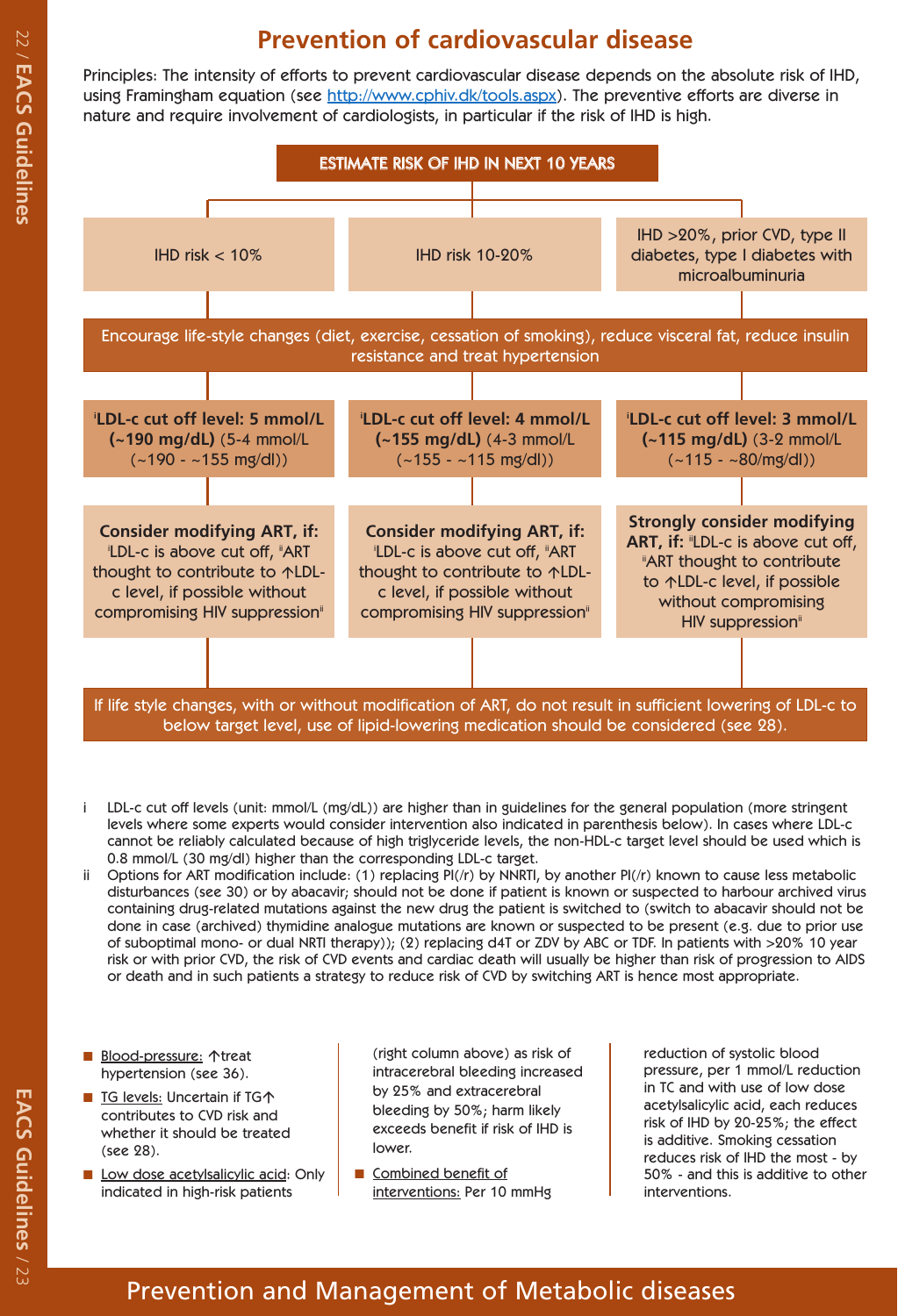| Intervention                | <b>Principles</b>                                                                                                                                                                                                                                                                                                                                                                                                                                                                                                                                                                          |
|-----------------------------|--------------------------------------------------------------------------------------------------------------------------------------------------------------------------------------------------------------------------------------------------------------------------------------------------------------------------------------------------------------------------------------------------------------------------------------------------------------------------------------------------------------------------------------------------------------------------------------------|
| Stop smoking<br>counselling | • Brief unambiguous statement about need to stop smoking<br>• If patient is not contemplating, try to motivate and emphasize positive short-<br>term aspects (more money for better things, better taste for food, better skin,<br>less dyspnoea), and long-term benefits (prevention of COPD, IHD, stroke, lung<br>cancer)<br>• If patient is contemplating, try to fix stop date, establish reward system<br>. Use nicotine substitution (patch, chewing gum, spray), varenicline, or<br>bupropion (note: bupropion may interact with PI and NNRTI) during weaning<br>phase if necessary |
|                             | • Consider referring patient to specialized stop smoking clinic                                                                                                                                                                                                                                                                                                                                                                                                                                                                                                                            |
|                             | • Anticipate relapses, explain and consider them as part of the weaning process<br>to final nicotine abstinence                                                                                                                                                                                                                                                                                                                                                                                                                                                                            |
| Diet counselling            | • Limit intake of saturated fat and cholesterol                                                                                                                                                                                                                                                                                                                                                                                                                                                                                                                                            |
|                             | • Reduce total fat intake to < 30% and dietary cholesterol to <300mg/day                                                                                                                                                                                                                                                                                                                                                                                                                                                                                                                   |
|                             | • Emphasize intake of vegetables, fruits, grain products with fibre                                                                                                                                                                                                                                                                                                                                                                                                                                                                                                                        |
|                             | . Emphasize consumption of fish, poultry (without skin), lean meat and low fat<br>dietary intake                                                                                                                                                                                                                                                                                                                                                                                                                                                                                           |
|                             | • Keep caloric intake balanced with energy expenditure                                                                                                                                                                                                                                                                                                                                                                                                                                                                                                                                     |
|                             | • Consider referral to dietician, one week food and drink diary to discover<br>'hidden' calories                                                                                                                                                                                                                                                                                                                                                                                                                                                                                           |
|                             | • Avoid binge eating ('yo-yo dieting')                                                                                                                                                                                                                                                                                                                                                                                                                                                                                                                                                     |
|                             | . In patients with HIV-related wasting and dyslipidaemia address wasting first and<br>consider referral to dietician                                                                                                                                                                                                                                                                                                                                                                                                                                                                       |
|                             | • Patients with BMI > 30 kg/m <sup>2</sup> should be motivated to lose weight. Starvation<br>diets are not recommended in an HIV-infected person (immune defence<br>mechanisms potentially decreased). Malnutrition has to be addressed where<br>observed. Normal BMI range: 18.5-24.9; Overweight: 25.0-29.9,<br>Obesity: $>$ 30.0 kg/m <sup>2</sup>                                                                                                                                                                                                                                      |
| Exercise                    | • Promote active lifestyle to prevent obesity, hypertension and diabetes                                                                                                                                                                                                                                                                                                                                                                                                                                                                                                                   |
|                             | • Emphasize regular moderate-intensity exercise rather than vigorous exercise<br>• Encourage self-directed moderate level physical activity (take the stairs, bike or                                                                                                                                                                                                                                                                                                                                                                                                                      |
|                             | walk to work, cycling, swimming, hiking etc.)                                                                                                                                                                                                                                                                                                                                                                                                                                                                                                                                              |
|                             | • Achieve cardiovascular fitness (e.g. 30 minutes brisk walking 5/7 days a week)                                                                                                                                                                                                                                                                                                                                                                                                                                                                                                           |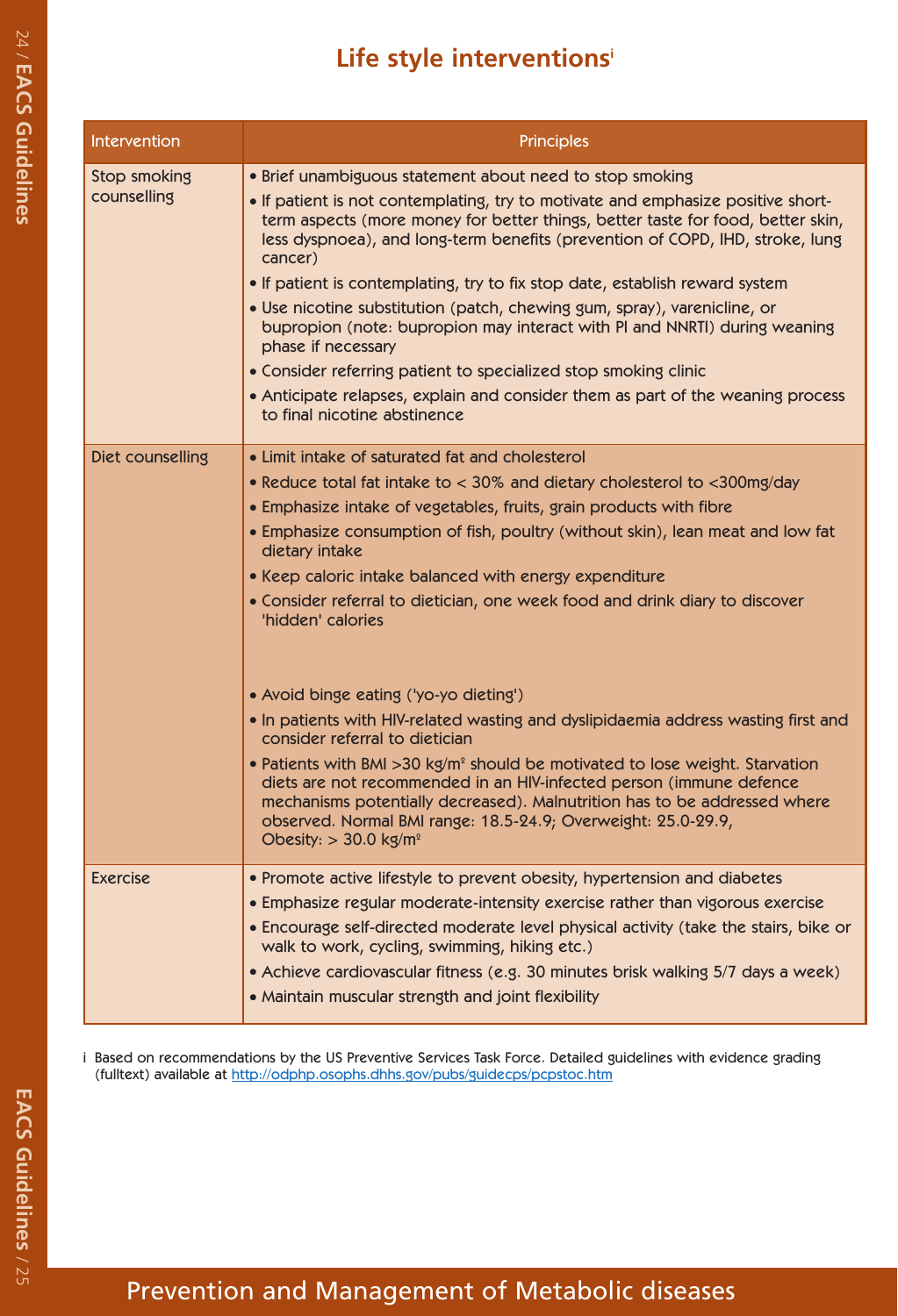Principles: Higher LDL-c levels increase risk of CVD and reduction thereof reduces this risk; the reverse is true for HDL-c.

Conversely, the CVD risk implications from higher than normal levels of TG are less clear, as is the clinical benefit of treating moderate

### **Drugs used to treat dyslipidaemia**

## **Management of dyslipidaemia**

hypertriglyceridaemia. Diet, exercise and maintaining normal body weight tends to reduce dyslipidaemia; if not effective,

consider change of ART and then consider lipid-lowering medication in high-risk patients (see 22).

| Drug class                      |                    | <b>Dose</b>       | <b>Benefit</b>         |  | Side effects                                                 | Advise on use of statin together with ART |                                   |  |
|---------------------------------|--------------------|-------------------|------------------------|--|--------------------------------------------------------------|-------------------------------------------|-----------------------------------|--|
|                                 | <b>Drug</b>        |                   |                        |  |                                                              | Use with Pl/r                             | Use with NNRTI                    |  |
|                                 | Atorvastatin       | 10-80 mg QD       | $LDL-cJ^*$             |  | Gastrointestinal                                             | Relative contraindicated                  | Consider higher dose <sup>®</sup> |  |
|                                 | <b>Fluvastatin</b> | 20-80 mg QD       | $LDL-c+$               |  | symptoms,<br>headache,                                       | Consider higher dose <sup>"</sup>         | Consider higher dose <sup>"</sup> |  |
| <b>Statin</b>                   | Pravastatin        | 20-80 mg QD       | $LDL-cJ^+$             |  | insomnia,                                                    | Consider higher dose <sup>1441</sup>      | Consider higher dose <sup>®</sup> |  |
|                                 | Rosuvastatin       | 5-40 mg QD        | $LDL-cL^{\text{ii}}$   |  | rhabdomyolysis<br>(rare) and toxic                           | Start with low dose <sup>v</sup>          | Start with low dose <sup>v</sup>  |  |
|                                 | Simvastatin        | 10-80 mg QD       | $LDL-cL$               |  | hepatitis                                                    | Contraindicated                           | Consider higher dose <sup>"</sup> |  |
| Cholesterol uptake $\downarrow$ | <b>Ezetimibe</b>   | 10 mg QD          | $LDL-c$ <sup>iii</sup> |  | Gastrointestinal<br>symptoms                                 |                                           |                                   |  |
| Nicotinic acid<br>derivative    | <b>Acipimox</b>    | 1.0-1.5 $g$ QD    | TGJ                    |  | Flushing, rash,<br>headache,<br>gastrointestinal<br>symptoms |                                           |                                   |  |
|                                 | <b>Bezafibrate</b> | 400 mg QD         | $TG\downarrow$         |  | Gastrointestinal                                             | interactions with ART                     | No known drug-drug                |  |
|                                 | Fenofibrate        | 67-267 mg QD      | $TG\downarrow$         |  | symptoms, toxic                                              |                                           |                                   |  |
| Fibrate                         | Ciprofibrate       | 100 mg QD         | $TG\downarrow$         |  | hepatitis, myopathy<br>and                                   |                                           |                                   |  |
|                                 | Gemfibrozil        | 900 mg QD/600 bid | TGJ                    |  | rhabdomyolysis                                               |                                           |                                   |  |
|                                 | <b>MaxEPA</b>      | 5 g bid           | TGJ                    |  |                                                              |                                           |                                   |  |
| Omega 3 acid ester              | <b>Omacor</b>      | $1-2$ g bid       | TGJ                    |  |                                                              |                                           |                                   |  |

- i, ii, iii Expected range of reductions of LDL-c: '0.8-1.5 mmol/L (35-60 mg/dL), "1.5-2.5 mmol/L (60-100) mmol/L, "0.2-0.5 mmol/L (10-20 mg/dL)
- iv, v The ART drug may "induce (=less effect of statin,  $\triangle$  dose gradually to achieve expected benefit<sup>(ii</sup>) or 'inhibit (statin toxicity,  $\downarrow$  dose) the excretion of the statin.
- vi Exception: If used with DRV/r, start with lower dose of pravastatin.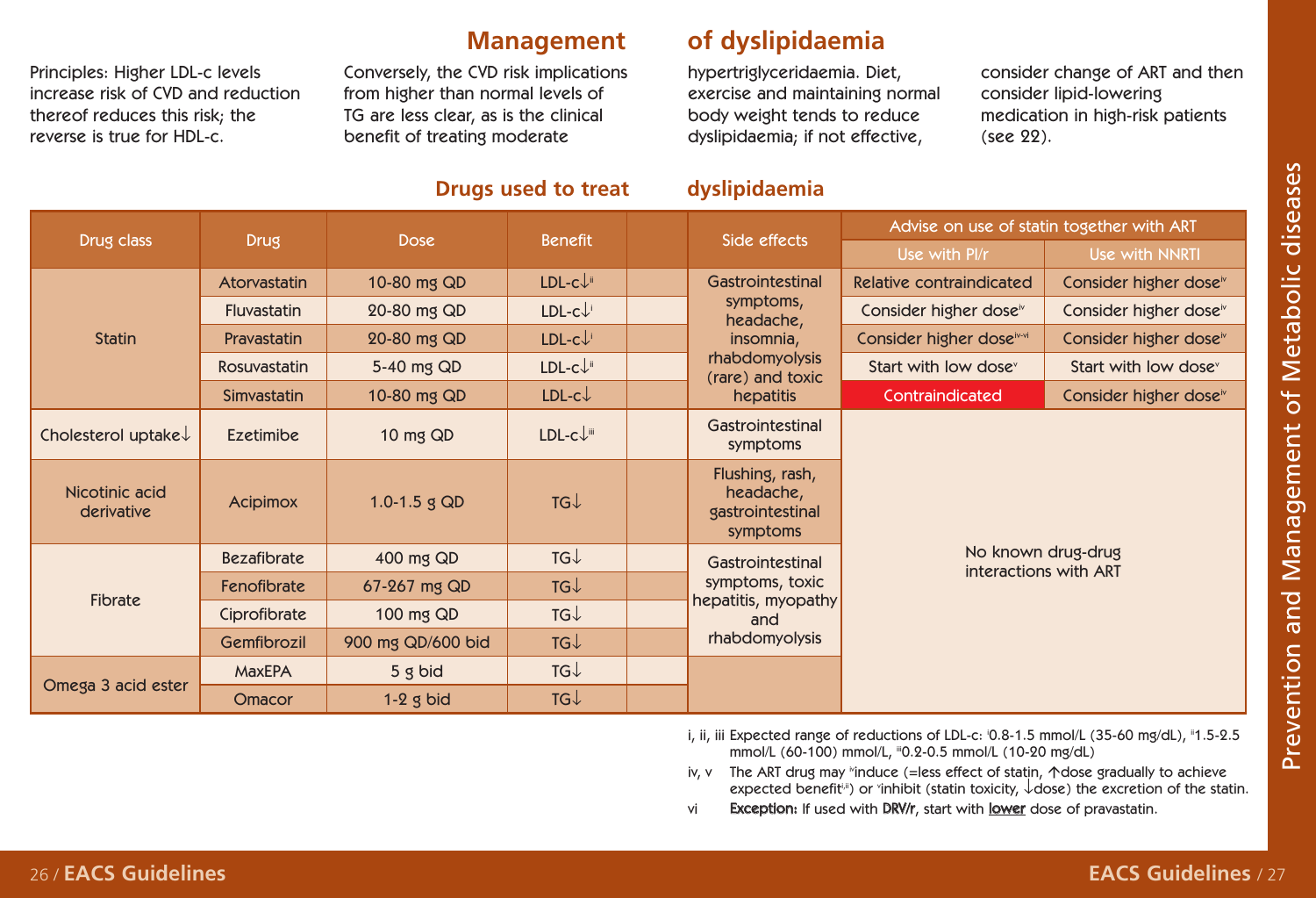### **Treatment recommendations**

| Type of dyslipidaemia                                                                               | First choice <sup>®</sup>   | Combination therapy '                                   |
|-----------------------------------------------------------------------------------------------------|-----------------------------|---------------------------------------------------------|
| <b>Isolated</b><br>hypercholesterolaemia<br>$(LDL-c > cut-off (see 22))$                            | Statin <sup>®</sup>         | + Ezetimibe                                             |
| Combined hyperlipidaemia<br>$(LDL-c > cut-off$ (see 22)<br>and $TG 5 - 10$ mmol/ $I^{\text{III}}$ ) | Statin <sup>®</sup>         | + Fibrate <sup>*</sup> (/nicotinic<br>acid derivative)  |
| <b>Isolated</b><br>hypertriglyceridaemia<br>(TG 2.3-10 mmol/Lii)                                    | Diet, alcohol<br>abstinence |                                                         |
| Severe<br>hypertriglyceridaemia<br>$(> 10$ mmol/ $\vert\mathbb{I}^{\mathbb{I}}\vert$                | <b>Fibrate</b>              | + Omega 3 acid ester<br>(/nicotinic acid<br>derivative) |
| Isolated low HDL-c<br>$(< 0.9$ mmol/L)                                                              | <b>Fibrate</b>              | + Nicotinic acid<br>derivative                          |

- i Treatment goal is to reduce LDL-c < cut-off levels (see 22). Check lipids (fasting) prior to initiation of therapy, 4-12 weeks after initiation or modification of therapy, and annually once levels are below cut off levels. Consult with lipid expert if treatment goal cannot be reached.
- ii Check AST  $(< x 3$  ULN) and CK  $(< x 5$  ULN) prior to initiation, 4-12 weeks after treatment initiation, and then annually if within normal range.
- iii It is not clear whether these levels of elevated TG carry an excess CVD risk; priority should be given to reducing LDL-c to below cut-off levels (see 22).
- iv Combination therapy of statin and gemfibrozil (and less so other fibrates) increases risk of rhabdomyolysis and should be avoided whenever possible.

### 28 / **EACS Guidelines**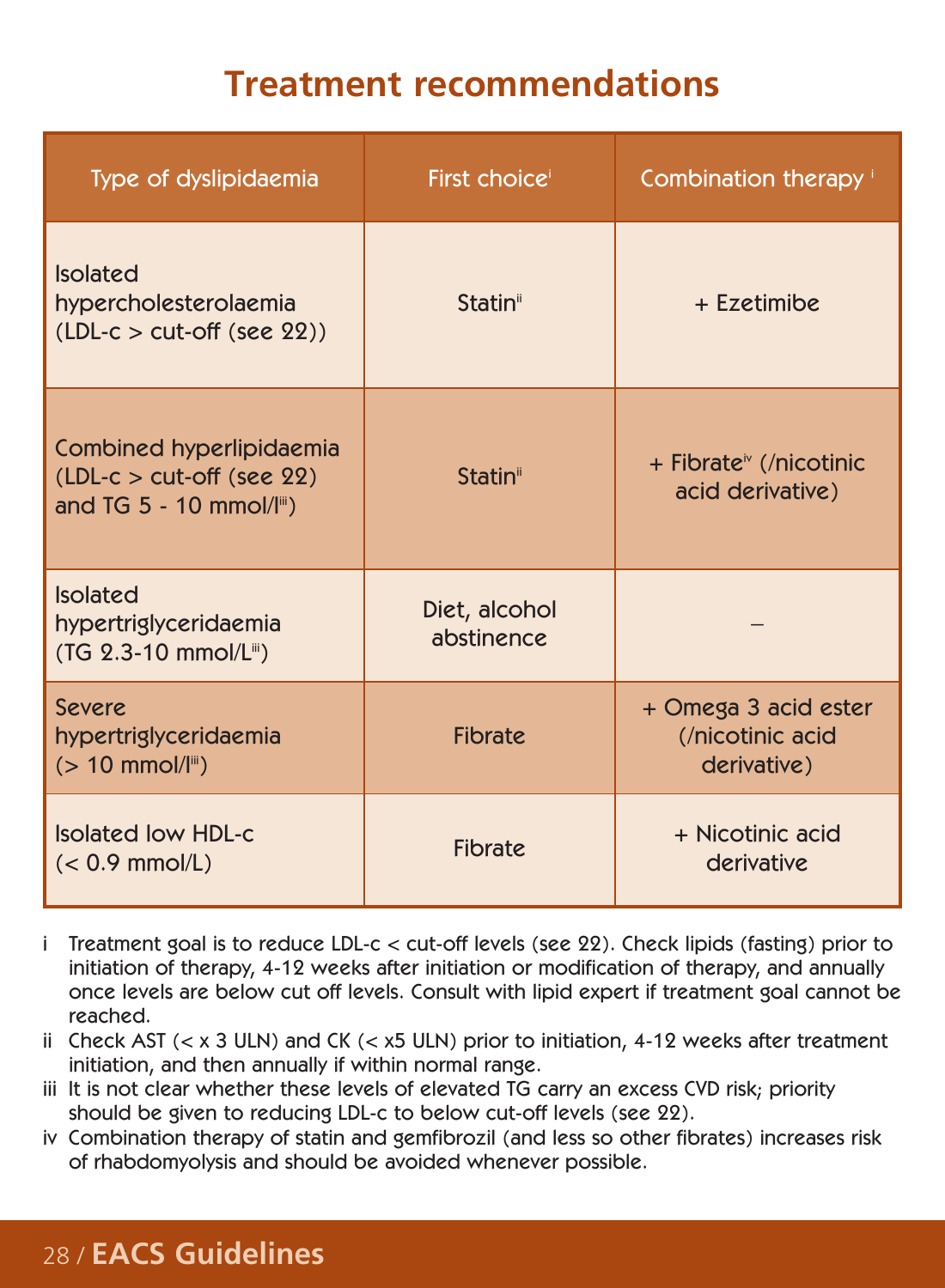## **Metabolic impact of individual antiretroviral drugs & drug classesi**



i Limited data from use of fusion inhibitors (enfuvirtide), integrase inhibitors (raltegravir), and CCR5 inhibitors (maraviroc) suggest these drugs to have little metabolic impact, but length of experience for some of these is limited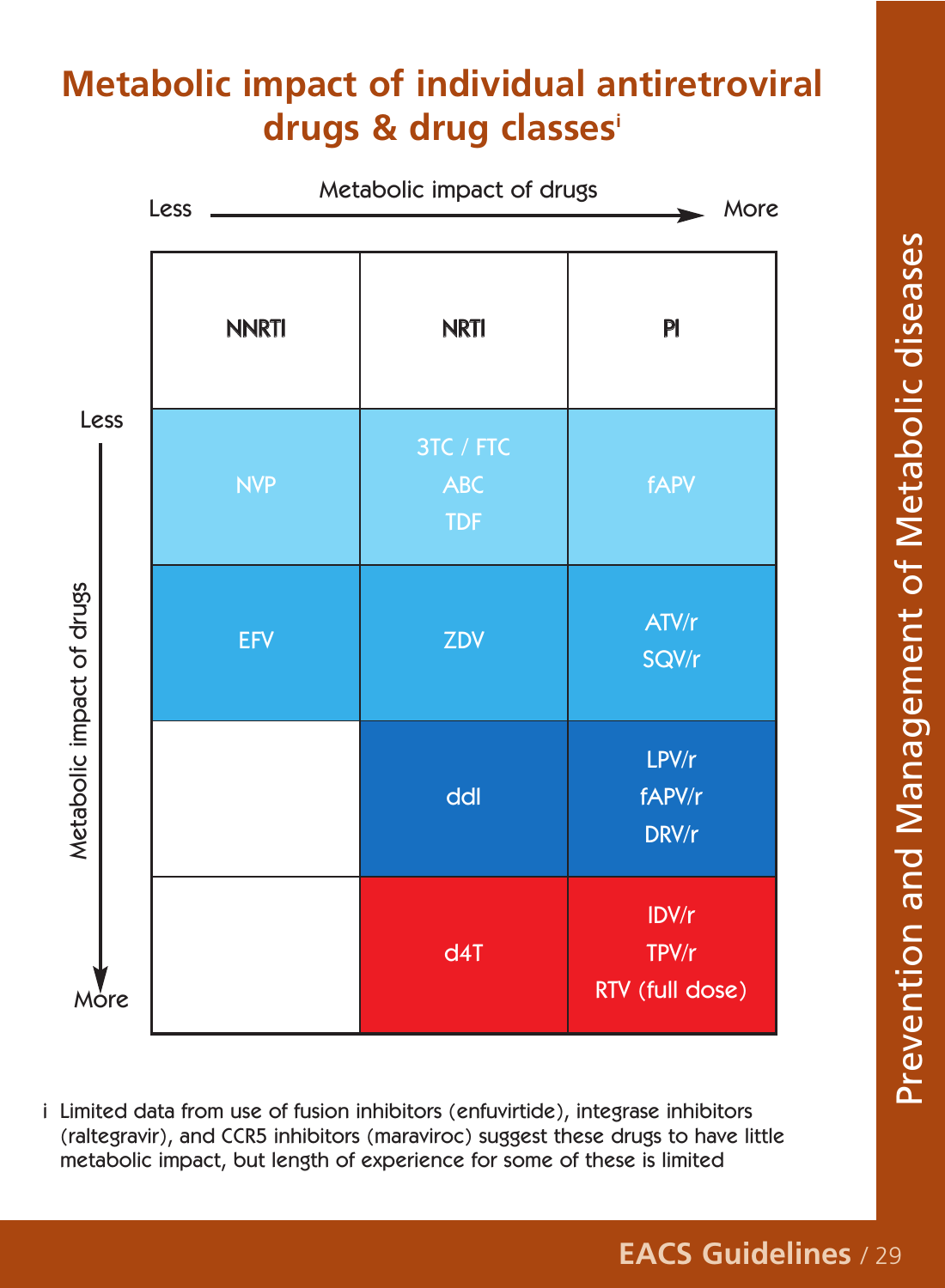### **Prevention and management of lipodystrophy**

|                                                                                                                                                                                                                                                                                                                                                                                                                                                                                                                                                                                                  | Lipoatrophy                                                                                                                                                                                                                                                                                                                                                                                                                                                                                                                                                                                                                                                    | Lipohypertrophy                                                                                                                                                                                                                                                                                                                                                                                                                                                                                                                                                                                                                                                     |                                                                                                                                                                                                                                                                                                                                                                                                                                                                                                                                                                          |  |  |  |
|--------------------------------------------------------------------------------------------------------------------------------------------------------------------------------------------------------------------------------------------------------------------------------------------------------------------------------------------------------------------------------------------------------------------------------------------------------------------------------------------------------------------------------------------------------------------------------------------------|----------------------------------------------------------------------------------------------------------------------------------------------------------------------------------------------------------------------------------------------------------------------------------------------------------------------------------------------------------------------------------------------------------------------------------------------------------------------------------------------------------------------------------------------------------------------------------------------------------------------------------------------------------------|---------------------------------------------------------------------------------------------------------------------------------------------------------------------------------------------------------------------------------------------------------------------------------------------------------------------------------------------------------------------------------------------------------------------------------------------------------------------------------------------------------------------------------------------------------------------------------------------------------------------------------------------------------------------|--------------------------------------------------------------------------------------------------------------------------------------------------------------------------------------------------------------------------------------------------------------------------------------------------------------------------------------------------------------------------------------------------------------------------------------------------------------------------------------------------------------------------------------------------------------------------|--|--|--|
| Prevention<br>Avoid d4T and ZDV or pre-<br>emptively switch away from them<br>Management<br>Modification of ART<br>• Switch d4T or AZT to ABC or<br>TDF:<br>$\sim$ Only ART modification proven<br>to partially restore<br>subcutaneous fat; increase in<br>total limb fat ~400-500g/year<br>v Risk of new toxicity (ABC<br>hypersensitivity reaction?; TDF<br>associated nephrotoxicity?)<br>• Switch to regimen not including<br><b>NRTIS</b><br>$\sim$ Increase in total limb fat $\sim$ 400-<br>500g/year<br>$\sim$ May increase risk of<br>dyslipidaemia<br>Less data on virological safety | Surgical intervention<br>• Offered for cosmetic relief of<br>facial lipoatrophy only; fillers may<br>be absorbable (limited effect) or<br>permanent (durability of desired<br>cosmetic effect is unknown)<br>• Limited randomized trials and no<br>comparative studies of different<br>approaches<br>Pharmacological interventions to<br>treat lipoatrophy have not been<br>proven to be effective and may<br>introduce new complications<br>• Pioglitazone - possibly beneficial<br>in patients not taking d4T<br>• Rosiglitazone and Pioglitazone -<br>improvement in insulin sensitivity<br>• Rosiglitazone: increases in blood<br>lipids and possible IHD. | Prevention<br>No proven strategy<br>■ Weight gain expected with<br>effective ART<br>■ Weight reduction or avoidance<br>of weight gain may decrease<br>visceral adiposity<br>Management<br>Diet and exercise may reduce<br>visceral adiposity;<br>• Limited data, but possibly<br>reduction of visceral adipose<br>tissue and improvement in<br>insulin sensivity and blood<br>lipids, especially in obesity<br>associated with<br>lipohyperthrophy<br>• No prospective trials in HIV-<br>infected patients to definitely<br>indicate degree of diet and/or<br>exercise needed to maintain<br>reduction in visceral fat.<br>• May worsen subcutaneous<br>lipoatrophy | Pharmacological interventions to<br>treat lipohypertrophy have not<br>been proven to provide long-<br>term effects and may introduce<br>new complications<br>• Growth hormone<br>$\nu$ Decreases visceral adipose<br>tissue<br>v May worsen subcutaneous<br>lipoatrophy, may worsen<br>insulin resistance<br>• Metformin<br>$\nu$ Decreases visceral adipose<br>tissue in insulin resistant<br>persons<br>$\nu$ May worsen subcutaneous<br>lipoatrophy.<br>• Surgical therapy can be<br>considered for localised<br>lipomas/buffalo humps<br>Duration of effect variable |  |  |  |
|                                                                                                                                                                                                                                                                                                                                                                                                                                                                                                                                                                                                  |                                                                                                                                                                                                                                                                                                                                                                                                                                                                                                                                                                                                                                                                | use of various types of fillers and some examples of specific types                                                                                                                                                                                                                                                                                                                                                                                                                                                                                                                                                                                                 | See (http://www.eacs.eu/guide/index.htm) for list of arguments for and against the                                                                                                                                                                                                                                                                                                                                                                                                                                                                                       |  |  |  |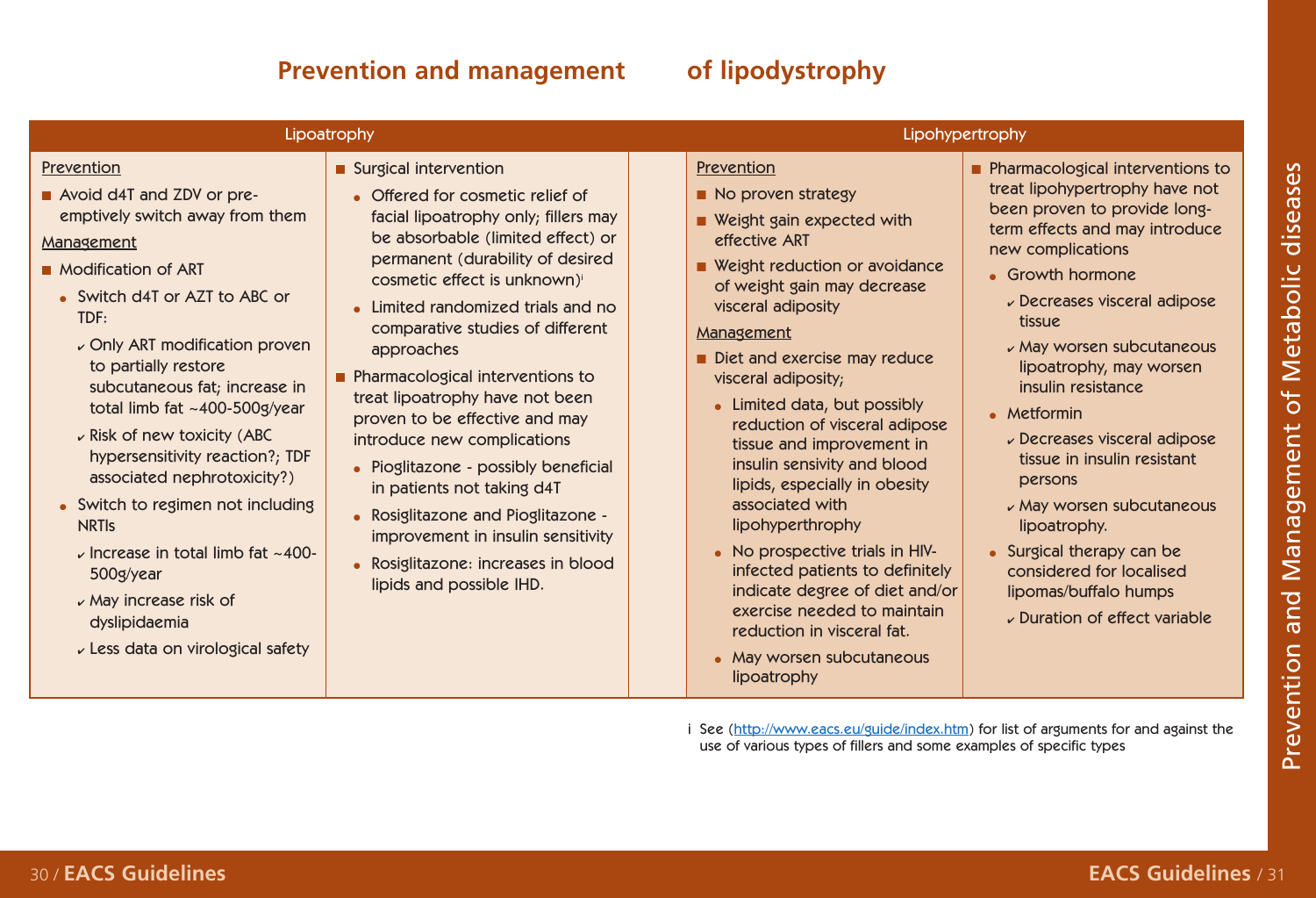| Diagnostic criteria <sup>i</sup>    |                                        |                                                                          |                          |  |  |  |  |  |
|-------------------------------------|----------------------------------------|--------------------------------------------------------------------------|--------------------------|--|--|--|--|--|
|                                     | Fasting plasma glucose mmol/l (mg/dl)" | Oral glucose tolerance test<br>(OGTT) 2-h value mM (mg/dl) <sup>ii</sup> |                          |  |  |  |  |  |
| <b>Diabetes</b>                     | $\geq 7.0$ (126)                       | OR ----------------                                                      | $\geq$ 11.1 (200)        |  |  |  |  |  |
| Impaired glucose<br>tolerance (IGT) | < 7.0(126)                             | AND --------------                                                       | $7.8 - 11.0$ (140 - 199) |  |  |  |  |  |
| Impaired fasting glucose<br>(IFG)   | $6.1 - 6.9(110 - 125)$                 | AND --------------                                                       | < 7.8(140)               |  |  |  |  |  |

|                                                      |                                                                                                                                                                                                                                                                                                                                                                                                                                                                                                                                                                                                                                                                                                                                                                                                                                                                             | Diagnostic criteria <sup>i</sup>                                                                      |                                                                                                     |  |                                                                                                                                                  |  |
|------------------------------------------------------|-----------------------------------------------------------------------------------------------------------------------------------------------------------------------------------------------------------------------------------------------------------------------------------------------------------------------------------------------------------------------------------------------------------------------------------------------------------------------------------------------------------------------------------------------------------------------------------------------------------------------------------------------------------------------------------------------------------------------------------------------------------------------------------------------------------------------------------------------------------------------------|-------------------------------------------------------------------------------------------------------|-----------------------------------------------------------------------------------------------------|--|--------------------------------------------------------------------------------------------------------------------------------------------------|--|
|                                                      |                                                                                                                                                                                                                                                                                                                                                                                                                                                                                                                                                                                                                                                                                                                                                                                                                                                                             | Oral glucose tolerance test<br>Fasting plasma glucose mmol/l (mg/dl)"<br>(OGTT) 2-h value mM (mg/dl)" |                                                                                                     |  |                                                                                                                                                  |  |
| <b>Diabetes</b>                                      | $\geq 7.0$ (126)                                                                                                                                                                                                                                                                                                                                                                                                                                                                                                                                                                                                                                                                                                                                                                                                                                                            |                                                                                                       | $OR$ ----------------- $\rightarrow$                                                                |  | $\geq$ 11.1 (200)                                                                                                                                |  |
| Impaired glucose<br>tolerance (IGT)                  | < 7.0 (126)                                                                                                                                                                                                                                                                                                                                                                                                                                                                                                                                                                                                                                                                                                                                                                                                                                                                 |                                                                                                       | $AND$ ------------------>                                                                           |  | $7.8 - 11.0$ (140 - 199)                                                                                                                         |  |
| Impaired fasting glucose<br>(IFG)                    | $6.1 - 6.9$ (110 - 125)                                                                                                                                                                                                                                                                                                                                                                                                                                                                                                                                                                                                                                                                                                                                                                                                                                                     |                                                                                                       | AND ---------------->                                                                               |  | < 7.8(140)                                                                                                                                       |  |
| patients with overt diabetes.                        | ii An abnormal finding should be repeated before confirming the diagnosis.<br>iii Is recommended in patients with fasting blood glucose 6.1 - 6.9 mmol/L (110 - 125 mg/dL) as it may diagnose<br>Both IGT and IFG increase CV morbidity and mortality, and increase the risk of developing diabetes by 4-6 fold. These<br>patients should be targeted for life style intervention, and their CV risk factors must be evaluated and treated.<br>Interventions for treatment of diabetes (only interventions studied in persons receiving ART)                                                                                                                                                                                                                                                                                                                                |                                                                                                       |                                                                                                     |  |                                                                                                                                                  |  |
| <b>Intervention</b>                                  | <b>Dose</b>                                                                                                                                                                                                                                                                                                                                                                                                                                                                                                                                                                                                                                                                                                                                                                                                                                                                 | <b>Expected</b><br>decrease in<br>HbA1c(%)                                                            | Side-effects                                                                                        |  | Comments                                                                                                                                         |  |
| Life-style<br>intervention                           |                                                                                                                                                                                                                                                                                                                                                                                                                                                                                                                                                                                                                                                                                                                                                                                                                                                                             | $1 - 2$                                                                                               |                                                                                                     |  | Intra-abdominal and<br>subcutaneous fat<br>$may\downarrow$                                                                                       |  |
| Metformin                                            | Start with 500-750mg<br>qd/bid, increase to<br>maximum tolerated<br>dose of $2$ (-3) $g/d$ in<br>4-6 weeks                                                                                                                                                                                                                                                                                                                                                                                                                                                                                                                                                                                                                                                                                                                                                                  |                                                                                                       | Gastrointestinal<br>symptoms, lactic acidosis<br>(rare). Contraindicated<br>in renal insufficiency. |  | May worsen<br>lipoatrophy                                                                                                                        |  |
| Thiazolidinediones:<br>Rosiglitazone<br>Pioglitazone | $4-8mg/d,$<br>$15-45$ mg/d                                                                                                                                                                                                                                                                                                                                                                                                                                                                                                                                                                                                                                                                                                                                                                                                                                                  | $0.5 - 1.4$                                                                                           | Fluid retention, cardiac<br>failure, weight gain                                                    |  | See also 30                                                                                                                                      |  |
|                                                      |                                                                                                                                                                                                                                                                                                                                                                                                                                                                                                                                                                                                                                                                                                                                                                                                                                                                             | No limit                                                                                              | Hypoglycemia, weight                                                                                |  | Large doses may be                                                                                                                               |  |
| Insulin                                              | See below                                                                                                                                                                                                                                                                                                                                                                                                                                                                                                                                                                                                                                                                                                                                                                                                                                                                   |                                                                                                       | gain.                                                                                               |  | required (1-2 IU/kg).                                                                                                                            |  |
|                                                      | Individualise treatment: metformin for an overweight patient, pioglitazone (rosiglitazone) for a lipoatrophic patient.<br>Metformin and glitazones can be combined. Diabetes is typically a progressive disease and medication must be modified<br>accordingly. There are currently no data on the use of other antidiabetic drugs (sulfonylureas, glinides, exenatide, alpha-<br>glucosidase inhibitors) in the treatment of HIV-infected patients taking ART. If treatment target cannot be reached with<br>oral agents, insulin should be started. Start with 10 IU of long-acting insulin at bedtime. Teach the patient to self-monitor<br>fasting glucose values and increase the dose by 2 units every 3 days until fasting plasma glucose $< 6.1$ mmol/l. Oral<br>metformin should be continued with insulin therapy.<br><b>Management of patients with diabetes</b> |                                                                                                       |                                                                                                     |  |                                                                                                                                                  |  |
|                                                      | Treatment goals: glucose control (HbA1c<br>< 6.5-7.0% without hypoglycemias, fasting<br>plasma glucose 4-6 mmol/l (73-110 mg/dl));<br>normal blood lipids and blood pressure                                                                                                                                                                                                                                                                                                                                                                                                                                                                                                                                                                                                                                                                                                | hiv.                                                                                                  |                                                                                                     |  | Nephropathy and retinopathy screening should<br>be performed as in diabetic patients without<br>Consultation with a specialist in diabetology is |  |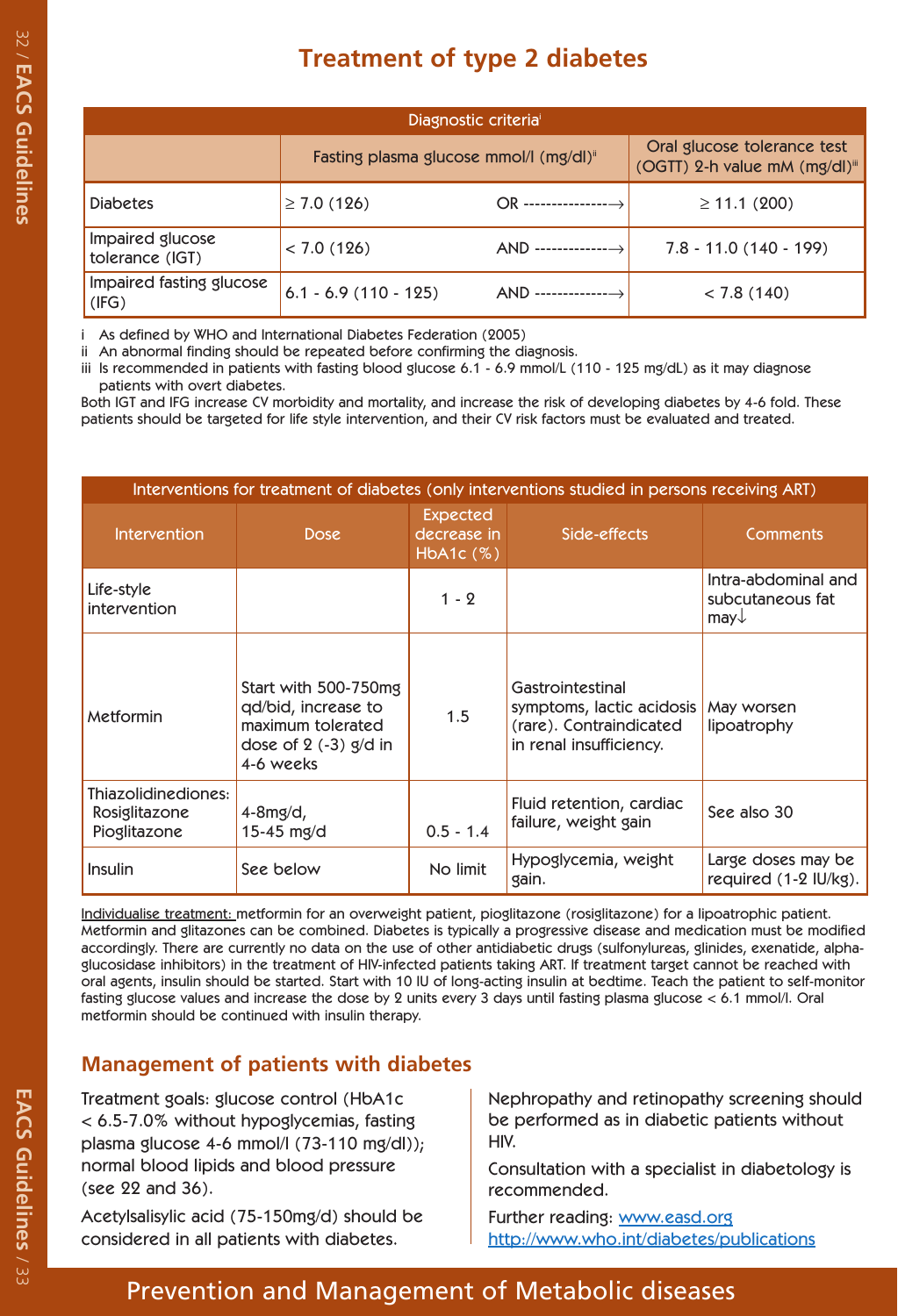| <b>Risk factors</b>                                                                                                                                                                                                      | Prevention / Diagnosis                                                                                                                                                                                                                                                                                                                            | <b>Symptoms</b>                                                                                                                                                                                                   |
|--------------------------------------------------------------------------------------------------------------------------------------------------------------------------------------------------------------------------|---------------------------------------------------------------------------------------------------------------------------------------------------------------------------------------------------------------------------------------------------------------------------------------------------------------------------------------------------|-------------------------------------------------------------------------------------------------------------------------------------------------------------------------------------------------------------------|
| $\checkmark$ Use of d4T $>$ ZDV $>$ ddl<br>HCV/HBV co-infection<br>$\overline{v}$ Use of ribavirin<br>$\overline{\nu}$ Liver disease<br>Low CD4 cell count<br>$\sim$ Pregnancy<br>$\overline{V}$ Female sex<br>√ Obesity | $\sim$ Avoid d4T + ddl combination<br>v Routine monitoring of serum lactate levels not<br>recommended - does not predict risk of lactic<br>acidosis.<br>v Measurement of serum lactate, bicarbonate &<br>arterial blood gases+pH indicated in case of<br>symptoms suggestive of hyperlactataemia<br>$\sim$ Close monitoring if $> 1$ risk factors | $\nu$ Hyperlactataemia:<br>unexplained nausea,<br>abdominal pain,<br>hepatomegaly, weight<br>loss<br>$\overline{\phantom{a}}$ Acidaemia:<br>asthenia, dyspnoea,<br>arrhythmias<br>Guillain-Barré-like<br>syndrome |

| $\checkmark$ Use of d4T > ZDV > ddl<br>$\sim$ Avoid d4T + ddl combination<br>$\nu$ HCV/HBV co-infection<br>↓ Routine monitoring of serum lactate levels not<br>recommended - does not predict risk of lactic<br>$\overline{v}$ Use of ribavirin<br>acidosis.<br>$\overline{\nu}$ Liver disease<br>loss<br>v Measurement of serum lactate, bicarbonate &<br>Low CD4 cell count<br>$\overline{\mathcal{C}}$ Acidaemia:<br>arterial blood gases+pH indicated in case of<br>$\sqrt{\frac{3}{2}}$ Pregnancy<br>symptoms suggestive of hyperlactataemia<br>arrhythmias<br>$\overline{V}$ Female sex<br>$\sim$ Close monitoring if $> 1$ risk factors<br>√ Obesity<br>syndrome<br><b>Management</b><br><b>Serum Lactate</b><br><b>Symptoms</b><br><b>Action</b><br>(mmol/L)<br>• Repeat test under standardized conditions to confirm & obtain<br>arterial pH and bicarbonate<br>• If confirmed, exclude other obvious causes<br>$> 5^{\circ}$<br>Yes/No<br>√ Arterial pH↓ and/or bicarbonate↓: Stop NRTIs<br>$\sim$ Arterial pH and/or bicarbonate normal: Consider switch from<br>high to low risk NRTI & monitor carefully OR Stop NRTI's<br>• Exclude other causes; if none found: watchfully follow up OR<br>$2 - 5$<br>Yes<br>consider switch from high to low risk NRTI, OR Stop NRTI<br>• Repeat test<br>$2 - 5$<br>No<br>$\overline{v}$ if confirmed: watchfully follow up<br>$<$ 2<br>$\bullet$ None<br>> 5 and especially > 10 mmol/L. | <b>Risk factors</b> |  | Prevention / Diagnosis | Symptoms                                                                                                                                                    |
|--------------------------------------------------------------------------------------------------------------------------------------------------------------------------------------------------------------------------------------------------------------------------------------------------------------------------------------------------------------------------------------------------------------------------------------------------------------------------------------------------------------------------------------------------------------------------------------------------------------------------------------------------------------------------------------------------------------------------------------------------------------------------------------------------------------------------------------------------------------------------------------------------------------------------------------------------------------------------------------------------------------------------------------------------------------------------------------------------------------------------------------------------------------------------------------------------------------------------------------------------------------------------------------------------------------------------------------------------------------------------------------------------------------------------------------------|---------------------|--|------------------------|-------------------------------------------------------------------------------------------------------------------------------------------------------------|
|                                                                                                                                                                                                                                                                                                                                                                                                                                                                                                                                                                                                                                                                                                                                                                                                                                                                                                                                                                                                                                                                                                                                                                                                                                                                                                                                                                                                                                            |                     |  |                        | $\overline{\phantom{a}}$ Hyperlactataemia:<br>unexplained nausea,<br>abdominal pain,<br>hepatomegaly, weight<br>asthenia, dyspnoea,<br>√Guillain-Barré-like |
|                                                                                                                                                                                                                                                                                                                                                                                                                                                                                                                                                                                                                                                                                                                                                                                                                                                                                                                                                                                                                                                                                                                                                                                                                                                                                                                                                                                                                                            |                     |  |                        |                                                                                                                                                             |
|                                                                                                                                                                                                                                                                                                                                                                                                                                                                                                                                                                                                                                                                                                                                                                                                                                                                                                                                                                                                                                                                                                                                                                                                                                                                                                                                                                                                                                            |                     |  |                        |                                                                                                                                                             |
|                                                                                                                                                                                                                                                                                                                                                                                                                                                                                                                                                                                                                                                                                                                                                                                                                                                                                                                                                                                                                                                                                                                                                                                                                                                                                                                                                                                                                                            |                     |  |                        |                                                                                                                                                             |
| i Lactic acidosis is a rare but life-threatening situation usually associated with symptoms; high risk if serum lactate<br>Management of lactic acidosis (irrespective of serum-lactate level): Admit patient. Stop NRTI's. Provide intravenous fluid<br>support. Vitamin supplementation can be used (vitamin B complex forte 4 ml bid, riboflavin 20 mg bid, thiamine 100 mg<br>bid; L-carnitine 1000 mg bid), although benefit not well documented                                                                                                                                                                                                                                                                                                                                                                                                                                                                                                                                                                                                                                                                                                                                                                                                                                                                                                                                                                                      |                     |  |                        |                                                                                                                                                             |
|                                                                                                                                                                                                                                                                                                                                                                                                                                                                                                                                                                                                                                                                                                                                                                                                                                                                                                                                                                                                                                                                                                                                                                                                                                                                                                                                                                                                                                            |                     |  |                        |                                                                                                                                                             |
|                                                                                                                                                                                                                                                                                                                                                                                                                                                                                                                                                                                                                                                                                                                                                                                                                                                                                                                                                                                                                                                                                                                                                                                                                                                                                                                                                                                                                                            |                     |  |                        |                                                                                                                                                             |
|                                                                                                                                                                                                                                                                                                                                                                                                                                                                                                                                                                                                                                                                                                                                                                                                                                                                                                                                                                                                                                                                                                                                                                                                                                                                                                                                                                                                                                            |                     |  |                        |                                                                                                                                                             |
|                                                                                                                                                                                                                                                                                                                                                                                                                                                                                                                                                                                                                                                                                                                                                                                                                                                                                                                                                                                                                                                                                                                                                                                                                                                                                                                                                                                                                                            |                     |  |                        |                                                                                                                                                             |
|                                                                                                                                                                                                                                                                                                                                                                                                                                                                                                                                                                                                                                                                                                                                                                                                                                                                                                                                                                                                                                                                                                                                                                                                                                                                                                                                                                                                                                            |                     |  |                        |                                                                                                                                                             |
|                                                                                                                                                                                                                                                                                                                                                                                                                                                                                                                                                                                                                                                                                                                                                                                                                                                                                                                                                                                                                                                                                                                                                                                                                                                                                                                                                                                                                                            |                     |  |                        |                                                                                                                                                             |
|                                                                                                                                                                                                                                                                                                                                                                                                                                                                                                                                                                                                                                                                                                                                                                                                                                                                                                                                                                                                                                                                                                                                                                                                                                                                                                                                                                                                                                            |                     |  |                        |                                                                                                                                                             |
|                                                                                                                                                                                                                                                                                                                                                                                                                                                                                                                                                                                                                                                                                                                                                                                                                                                                                                                                                                                                                                                                                                                                                                                                                                                                                                                                                                                                                                            |                     |  |                        |                                                                                                                                                             |
|                                                                                                                                                                                                                                                                                                                                                                                                                                                                                                                                                                                                                                                                                                                                                                                                                                                                                                                                                                                                                                                                                                                                                                                                                                                                                                                                                                                                                                            |                     |  |                        |                                                                                                                                                             |
|                                                                                                                                                                                                                                                                                                                                                                                                                                                                                                                                                                                                                                                                                                                                                                                                                                                                                                                                                                                                                                                                                                                                                                                                                                                                                                                                                                                                                                            |                     |  |                        |                                                                                                                                                             |
|                                                                                                                                                                                                                                                                                                                                                                                                                                                                                                                                                                                                                                                                                                                                                                                                                                                                                                                                                                                                                                                                                                                                                                                                                                                                                                                                                                                                                                            |                     |  |                        |                                                                                                                                                             |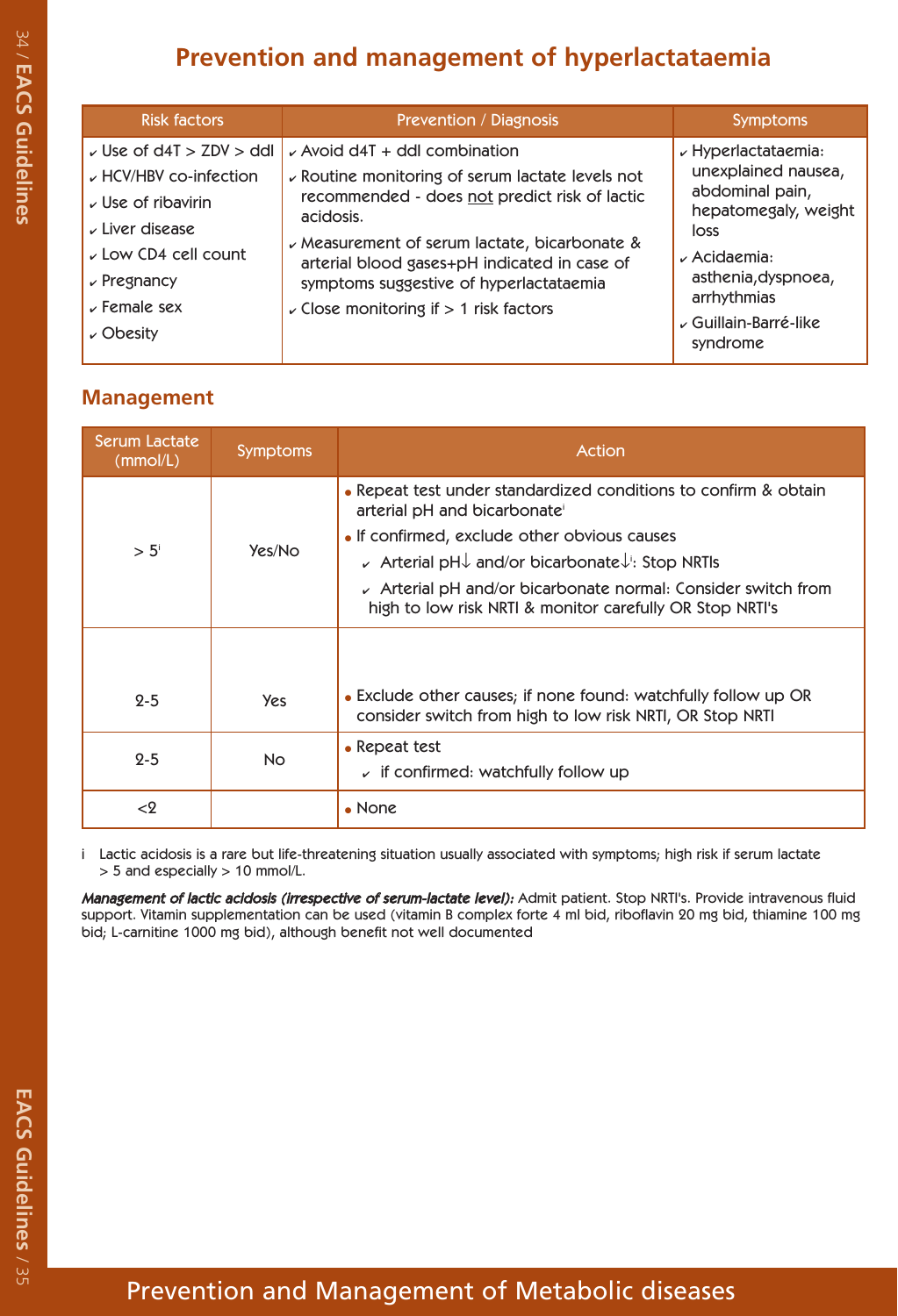Recommendation for intervention from stratification based on blood pressure level and other risk factors

## **Management based on blood pressure measurement / diagnosis of hypertension -1/2-**

| Blood pressure (mmHg) <sup>1</sup> - levels<br>+ diagnosis & grading of hypertension          |                                             |                                                        |                                                                                        |  |                                                                |                                                    |  |
|-----------------------------------------------------------------------------------------------|---------------------------------------------|--------------------------------------------------------|----------------------------------------------------------------------------------------|--|----------------------------------------------------------------|----------------------------------------------------|--|
| Other risk factors<br>and disease<br>history                                                  | Normal:<br>SBP 120-129<br>or DBP 80-84      | High normal:<br>SBP 130-139<br>or DBP 85-89            | Grade 1:<br>SBP140-159<br>or DBP 90-99                                                 |  | Grade 2:<br>SBP 160-179<br>or DBP100-109                       | Grade 3:<br>SBP > 180<br>or $DBP > 110$            |  |
| No other risk<br>factors                                                                      | Average risk                                | Average risk                                           | Low added risk                                                                         |  | Moderate added risk                                            | High added risk                                    |  |
|                                                                                               | No BP<br>intervention                       | No BP intervention                                     | Lifestyle changes for<br>several months <sup>it</sup> , then<br>possible drug therapy" |  | Lifestyle changes for several<br>months", then drug therapy"   | Immediate drug therapy" and<br>lifestyle changes"  |  |
| 1-2 risk factors <sup>iv</sup>                                                                | Low added<br>risk                           | Low added risk                                         | Moderate added risk                                                                    |  | Moderate added risk                                            | Very high added risk                               |  |
|                                                                                               | Lifestyle<br>changes                        | Lifestyle changes"                                     | Lifestyle changes for<br>several months <sup>"</sup> , then<br>drug therapy"           |  | Lifestyle changes for several<br>months", then drug therapy"   | Immediate drug therapyill and lifestyle<br>changes |  |
| 3 or more risk<br>factors <sup>*</sup> or target<br>organ disease <sup>v</sup> or<br>diabetes | <b>Moderate</b><br>added risk               | High added risk                                        | High added risk                                                                        |  | High added risk                                                | Very high added risk                               |  |
|                                                                                               | Lifestyle<br>changes                        | Drug therapyii and<br>lifestyle changes"               | Drug therapyill and<br>lifestyle changes"                                              |  | Drug therapy" and lifestyle<br>changesii                       | Immediate drug therapy" and<br>lifestyle changes"  |  |
| Associated<br>clinical<br>conditions <sup>vi</sup>                                            | High added<br>risk                          | Very high added<br>risk                                | Very high added risk                                                                   |  | Very high added risk                                           | Very high added risk                               |  |
|                                                                                               | Drug therapyii<br>and lifestyle<br>changesi | Immediate drug<br>therapyili and<br>lifestyle changes" | Immediate drug<br>therapy" and lifestyle<br>changesi                                   |  | Immediate drug therapyii and<br>lifestyle changes <sup>"</sup> | Immediate drug therapy" and<br>lifestyle changes"  |  |